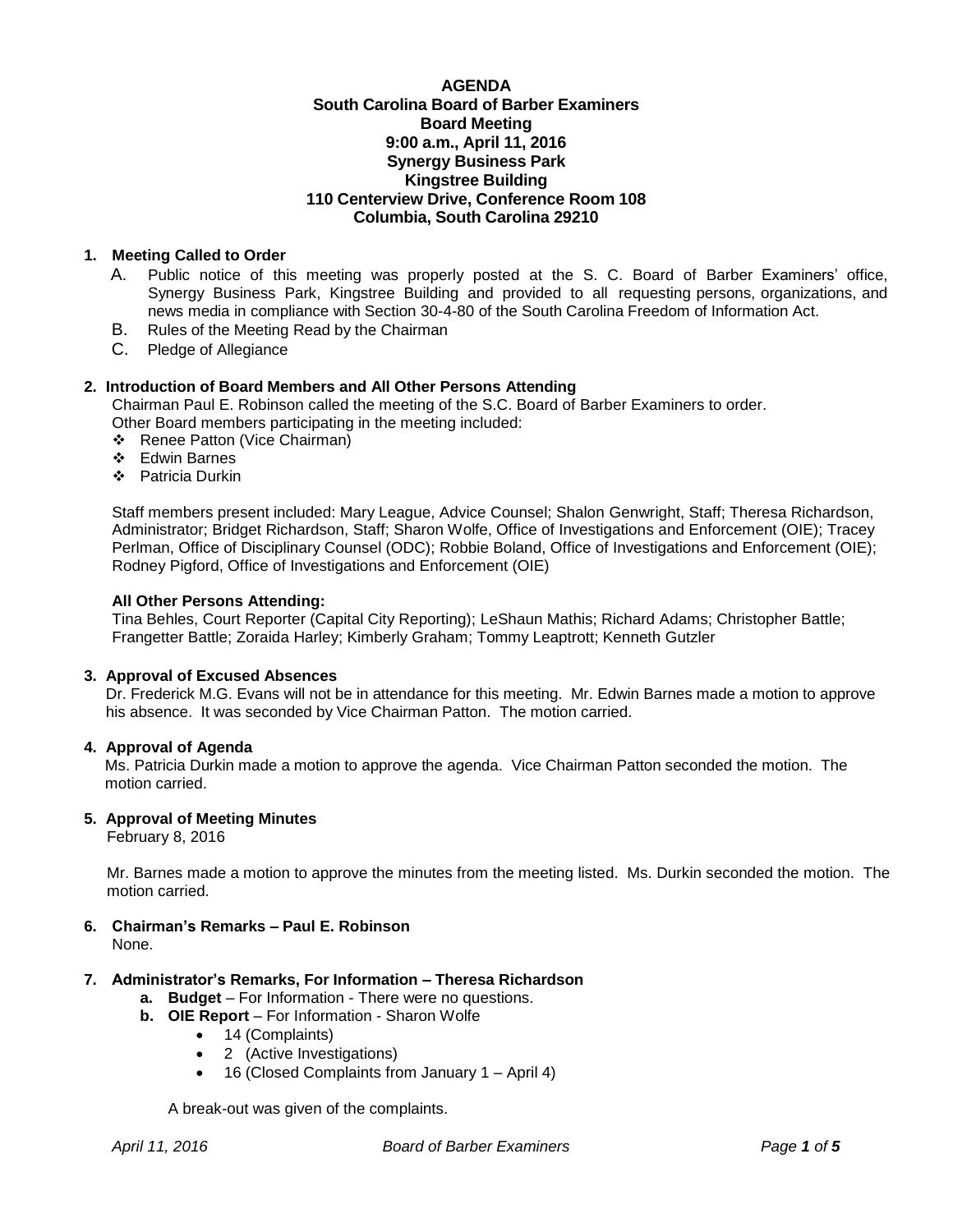**c. IRC Report** – For Approval - Sharon Wolfe

These are for review and approval from the Board for the recommendations of the cases.

Vice Chairman Patton made a motion to approve the IRC report. Ms. Durkin seconded the motion. The motion carried.

- **d. ODC Report** For Information Tracey Perlman
	- 17 (Open Cases)
	- 13 (Pending Action)
	- 4 (Pending Hearings for today)
	- 8 (Closed Cases since April 5, 2016)
- **e. Inspection Report** For Approval Robbie Boland

The numbers given begin from January 2016 to March 2016. 280 inspections were attempted and 54 of those attempts resulted in visiting closed barbershops. They have physically inspected 226 barbershops.

They are still trying to get around at least once a year to touch every shop. Periodically, they will go out on a Saturday or late hours during the week. They try to adjust their schedules to accommodate shops that only operate on the evenings or Saturdays. Within a two year cycle, they hope to get around to every shop.

A new staff member will be joining Mr. Boland in May, which will bring him back to maintaining a full staff.

## **8. Old Business**

Vice Chairman Patton asked about the mobile shops. Chairman Robinson stated that it has come out of committee before the House and that was the last thing heard.

## **9. New Business**

## **a. Consideration of Reinstatement with Criminal Background History and Current Board Order**

i. Christopher Boswell (BMH. 3448)

Mr. Boswell will be deferred until the next meeting. He could not be here on today.

## **b. Consideration of an Alternative Route to Obtain a Barber Instructor License**

i. LeShaun Mathis (BRB. 8126)

Mr. Mathis is a registered barber and a teacher for  $8<sup>th</sup>$  grade science and has been for 5 years. He provided recommendations written on his behalf to the Board members. He has been licensed since September of 2015. Mr. Mathis believes that hair cutting and science go hand-in-hand. He is seeking an alternative route to obtain his Barber Instructor license instead of waiting 3 (three) years. Chairman Robinson stated that that would be a statutory change, which would have to go through legislation, as he is seeking an instructor license for barbering.

Mr. Mathis states that the Lexington II school district is introducing a program for barbering and he would also like to work for a school in North Augusta as an instructor. He stated that with cosmetology, you can get an instructor license with a master's degree. He was thinking that that route could be granted for the legislative change or on a case by case basis.

With the Board, their hands are tied with the issue. Regulations (17-1) require that instructors are qualified as seen in the statute (40-7-350), where they have to be a registered barber for 3 years and take the instructor examination. This issue may not be addressed until the beginning of 2017 with legislation.

Ms. Durkin stated to Mr. Mathis that as a citizen, he needs to find a representative that is sympathetic to his needs, preferably a barber. That representative may put it on the floor at the Statehouse, but it may take years. Mr. Mathis is still interested in making the change for future barbers.

Chairman Robinson asks that Ms. Theresa Richardson place this on a future agenda, discussing alternative methods to achieving an instructor license.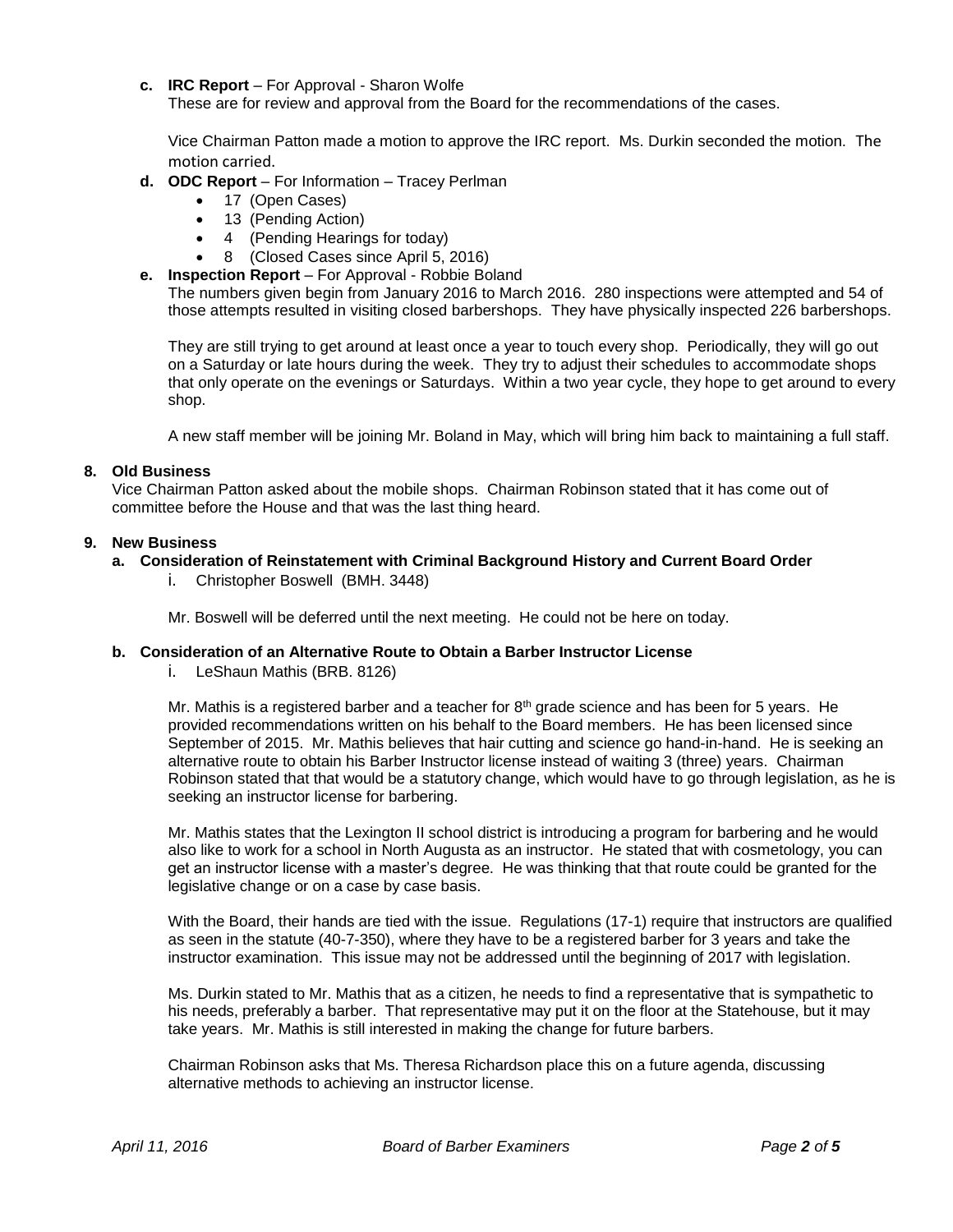## **c. Consideration of Administrative Procedure for Monthly Hour Submissions**

The Board of Barber Examiners is requesting to work directly with the Office of Disciplinary Counsel in regards to late submissions of student hours. Ms. Richardson is requesting approval to skip the review process and to go ahead and send out consent agreements. Ms. Tracey Perlman added that they are encompassing a lot of time and resources and that a consent agreement can be drafted without the investigative matters. The time stamp will be used. On the 11<sup>th</sup> day, they may send out the consent agreement.

Vice Chairman Patton made a motion to give staff authority to deal directly with the Office of Disciplinary Counsel in regards to late submissions of hours from schools/instructors. The motion was seconded by Ms. Durkin. The motion carried.

## **10. Hearings – Tracey Perlman**

## • **2015-24**

This is in the matter of Personal Touch Beauty and Barber College, which is represented by Mr. Christopher Battle. This is in regards to late reports sent for student hours. 2 sets of reports were sent for 2 different students in March and April of 2015. Mr. Battle stated that his wife sent the reports and he thought that they had been sent in a timely fashion. He was not aware of the fine as well. Mr. Battle stated that they were faxing the files wrong and have begun to e-mail the submissions. He was not there to argue that it was not late, but just hoped that the Board would have mercy on him with the fine. With Mr. Battle's statement, Ms. Perlman asked that they accept his statement and make the determination on how they want to proceed, since he was just asking for a reduction in fees. Ms. Durkin made a motion to go into executive session to receive legal advice in the matter. It was seconded by Vice Chairman Patton. The motion carried.

A motion was made by Mr. Barnes to come out of executive session and it was seconded by Ms. Durkin. The motion carried.

A motion was made by Vice Chairman Patton. With the violation found, the sanction of the 1<sup>st</sup> offense fine was to be reduced to \$400 (to be paid within 60 days), with no public reprimand. It was seconded by Mr. Barnes. The motion carried.

When cases are moved through the system with the board, the hours are credited to the students.

## • **2015-64**

Ms. Perlman asked for a continuance for McComb's Barber Shop. It is the  $3<sup>rd</sup>$  offense for them. Chairman Robinson accepted the continuance.

# • **2015-16**

This is in the matter of the Profile Academy of Beauty and Barber and they were represented by Ms. Zoraida Harley. This is in regards to the late submission of hours for 2 students. The postmark on the envelope was late. Ms. Bridget Richardson was called up as a witness for the state. She is responsible for noting the date of the hours that come in to the Board of Barber Examiners. If the hours are e-mailed before the 10<sup>th</sup>, the hours are uploaded. If they are late, it is placed in the history of their file. Every month, a spreadsheet is completed and given to Ms. Theresa Richardson that shows the hours that were submitted late or not. If mailed, it must be postmarked before the  $10<sup>th</sup>$ . With late submissions, copies are made of the envelopes, as well as e-mails. Ms. Harley mentioned #4 of the 'Monthly Record of OJT Training Hours' form, where it states that monthly reports are due by the 10<sup>th</sup> of each month, as stated in the regulations (17-11). She posed the question of where the hours were due to and asked if it needed to be received by the office on the  $10<sup>th</sup>$  of each month or signed by the student by the 10<sup>th</sup> of each month. Ms. Harley's students signed the document on the  $8<sup>th</sup>$  of the month in question, with the instructor signing on the same date as well. Ms. Bridget Richardson does not go off of when the document was signed, but by the postmark. Mr. Barnes posed the question, "What does the word due mean?" The hours are due to the Board of Barber Examiners on or before the 10<sup>th</sup> of each month. Ms. Theresa Richardson was called as another state witness. She stated that essentially reports are due on the 1<sup>st</sup> of each month, but she petitioned the Board for the grace period.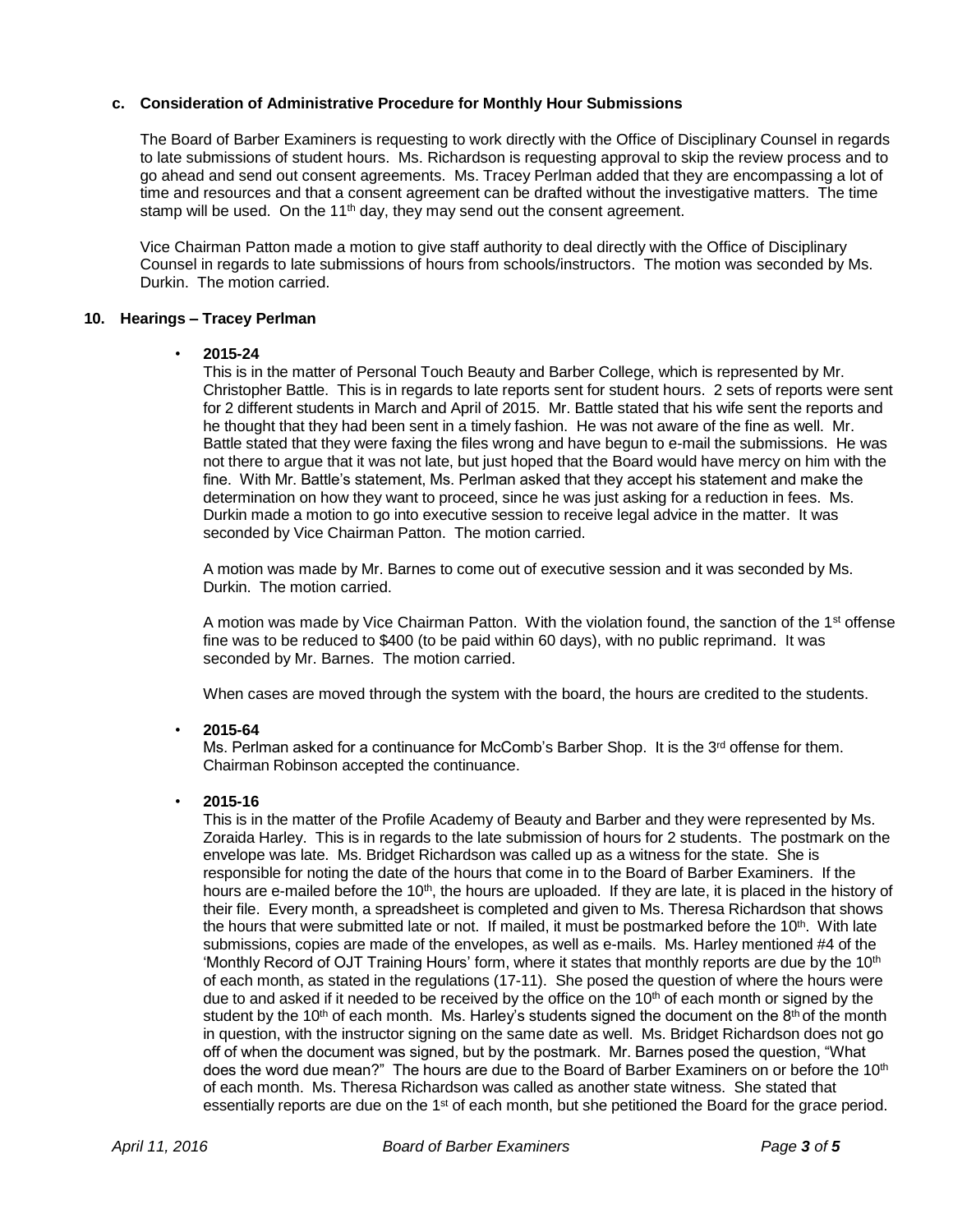She also stated that she notified Barber Instructors that the laws would become more stringent. Letters were mailed out to Barber Instructors with their address given on file. The letters were sent out early April of 2015. Ms. Harley asked about mail that is sent to the Board of Barber Examiners and the consistency of it. She also asked about how many people handle the mail. The mail is pretty consistent unless it is during high volume times and only one person date stamps the mail. If that person is out, there is a person designated to handle the mail on that day. During that timeframe, it was a high volume time for barber renewals. There were no new staff members being trained during that time. A manual date stamp is used. Ms. Harley mentioned that there could have been an error in the date stamp. The memorandum sent to the Barber Instructors was sent out on April 3, 2015, stating that the change would take place on April 24, 2015. Ms. Harley called the Board to see what she needed to do to submit the hours, in which she states that she was told to mail them, whereas she usually e-mailed them to the Board. She stated that there were many errors shown with the school at that time from the Board, in which she showed one error as evidence. An e-mail was mentioned that occurred between Ms. Harley and Mr. Rodney Pigford of the OIE, where she stated that she did not send the hours in late. Mr. Barnes requested to see the letters that were sent to the Barber Instructors, in which a 10 minute recess was needed to provide the documentation. The documentation was provided, along with a memorandum that was placed online. Ms. Harley called Ms. Bridget Richardson back up as a witness and asked her how many students were on the roster at the time for the school, in which she could not recall the number. She was also unsure of if other hours were sent for other students at the time. Mr. Barnes stated that the letter sent to Barber Instructors stated that you could not fax the report of student hours, but you were able to still e-mail them. Ms. Harley stated that it was not her intention to mislead the Board in any way and that there is no proof that hours were submitted late. Ms. Perlman stated that Ms. Bridget Richardson is a credible witness and that she has no reason to misrepresent anything and believes that she accurately documented the information that she received. Ms. Perlman is not saying that it was intentional, but it is what happened. She asks that the Board upholds the findings that the hours were received late and to provide sanctions deemed appropriate. Vice Chairman Patton made a motion to go into executive session for legal advice and Ms. Durkin seconded the motion. The motion carried.

A motion was made to come out of executive session by Mr. Barnes. It was seconded by Ms. Durkin. The motion carried.

The motion was made by Ms. Durkin that the state has proven the violation alleged that the hours must be in the office by the 10<sup>th</sup> of each month. The sanction is a fine of \$400 to be paid within 60 days. Vice Chairman Patton seconded the motion. The motion carried. There will be no public reprimand. Ms. Harley may appeal the decision with the Administrative Law Court.

## • **2015-19 (MOA)**

This is in the matter of the Colorist Hair Studio. Mr. John Leaptrott is representing the studio. Mr. Leaptrott does have legal representation, Ms. Lynn Rogers. This Memorandum of Agreement (MOA) was determined by the 2 parties agreeing to the facts.

Attention was called to the bottom of page 1 of the memorandum. It was in regards to the failure of submission of student hours for Mr. Kenneth Gertzler.

Ms. Lynn Rogers stated that Mr. Leaptrott has been licensed for 41 years and has never been disciplined. He did not intend to turn the report in late. The student was to hand deliver the hours to the Board, but failed to do so within the timeframe. She asked if they could consider dismissing the matter. Mr. Leaptrott has never been late before and she would hate to see this matter blemish his record. This was the last report needed for that particular student.

Vice Chairman Patton made a motion to into executive session to receive legal advice on this matter. It was seconded by Mr. Barnes. The motion carried.

Mr. Barnes made a motion to come out of executive session that was seconded by Vice Chairman Patton. The motion carried.

A motion was made by Vice Chairman Patton. The Board accepts the sanction of the MOA and there